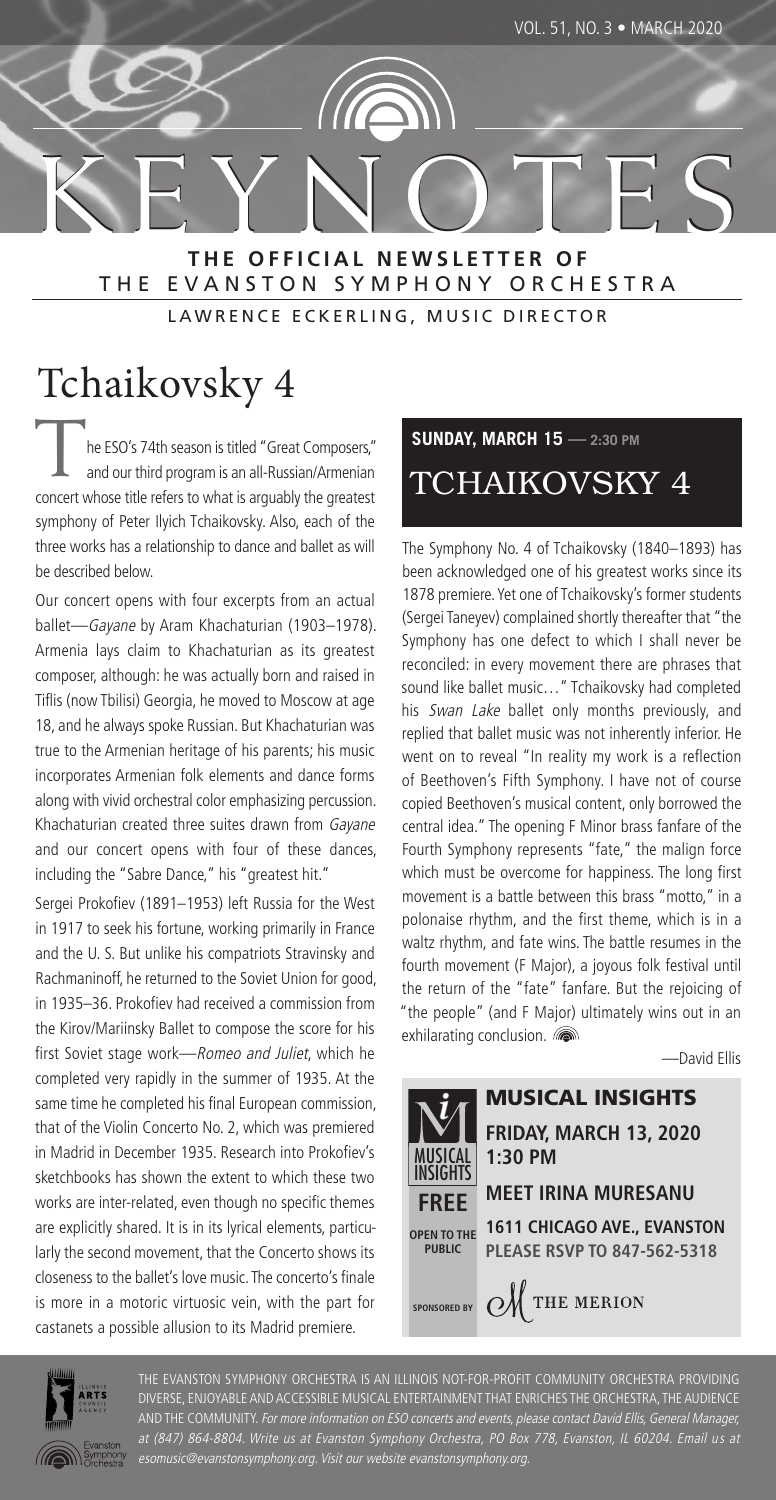## BEHIND THE SCENES



#### **GUEST SOLOISTS**

Here is a true "behind the scenes" look at the relationship between guest artists and conductors. I have probably worked with in the neighborhood of 200 guest artists over the last 35 years, and during

that time I have enjoyed many different kinds of relationships with those soloists. In every case the goal is to present a cohesive performance to the audience. On a few occasions, soloists were injured, or ill. Occasionally they were unprepared. But setting aside these fortunately infrequent occurrences, normally one of the following circumstances is present:

Once in a great while, the soloist has a definite point of view, yet that conception is incompatible with that of the conductor. There is the famous instance in 1962 when Glenn Gould's tempo choice for Brahms' First Piano Concerto was so much slower than Leonard Bernstein's that Bernstein had to make a speech from the podium about how incompatible his tempi were with those of Gould\*. But what often gets lost in this story was that the speech concluded by saying that he could not pass off the performance to an assistant conductor because he had such great respect for Gould as an artist that it was a point of view that should be heard. And indeed, sometimes we conductors just have to bite the bullet, and do it the soloist's way, because there is no way to truly collaborate, so we become merely "accompanists." (And people who know me know that I HATE the word "accompanist," because we are playing music "together," not "accompanying.")

The next type of relationship is that of a phenomenal guest artist, with a strong point of view that is SO compelling, that the conductor is seduced by the soloist's point of view, even if it is not the way the conductor usually thinks about a piece. In this instance there is not even a hint of struggle, because the soloist is SO compelling, with every ritard, every dynamic thrust, that the conductor has "no choice" but to go along with it. These performances can be very satisfying in the end, but they can also be challenging for both the conductor and soloist because the conductor innately thinks differently about the piece. The conductor defers to the soloist, but the soloist has to maintain their conception in order to persuade the conductor throughout the performance.

I've saved the best scenario for last. It is where the soloist is phenomenal, and where the conductor and soloist are naturally "in sync" from start to finish. It doesn't feel like work, it just feels like a musical interaction, a musical "one-ness" with complete trust in each other. It's when both the soloist and conductor are anticipating each other's every move, in the best sense. Those relationships are not all that common. When they do exist, you want to perform together often. I do share such a relationship with violinist Irina Muresanu, who will be appearing with the ESO for the fifth time, more than any other ESO soloist during my tenure as Music Director. It is always a pleasure to work with her, and promises to be an exciting performance of the Prokofiev Second Violin Concerto.

> —Lawrence Eckerling Music Director, Evanston Symphony Orchestra

\*Historical irony: this 1962 performance with the "too slow" tempi was 52 minutes in length; in 1984 Bernstein recorded this concerto using "his" tempi and it took 55 minutes!

#### *This concert is generously sponsored by Avidor Evanston.* **We appreciate their continuing support. Please read about what Avidor Evanston has to offer.**

### **Live the Life You've Earned at Avidor**

Embark on your next adventure. Do what you want to do. Avidor is a vibrant rental community that consists of other 55+ people who seek to enjoy an active and inspired next chapter of their lives along with their friends. Relax, connect daily, enjoy the culture and get going to the next curated experience. Don't worry about snow shoveling, lawn mowing or property taxes; everything is taken care of so that you can treasure your time and spend it the way you want.

We've thought of everything to make your life at Avidor exceptional. We offer an array of à la carte services and amenities for your choosing that include: electric vehicle charging stations, climate-controlled parking garages, grab & go markets, concierge services, a salon & spa, pet services, additional private storage, and private guest suites for visitors. Quality finishes and fixtures plus

inspiring and thoughtful touches make your apartment a place you love to call home.

Community features include: pool with sun deck & hot tub, club room, outdoor fire pits, gourmet grilling stations, private dining & liquor lockers, fitness club & yoga studio, outdoor green space, movie room, business center, complimentary coffee bar, common-area Wi-Fi, bike storage, bar/bistro & display kitchen.

#### **Stay & Play—Enjoy a No-Risk Stay**



Receive three months of free rent,  $\partial\Omega$  a monthly credit opportunity, and a no-risk stay. This incentive is good through March 31, 2020.

**Visit AvidorEvanston.com or call 847-448-0832 to learn more**.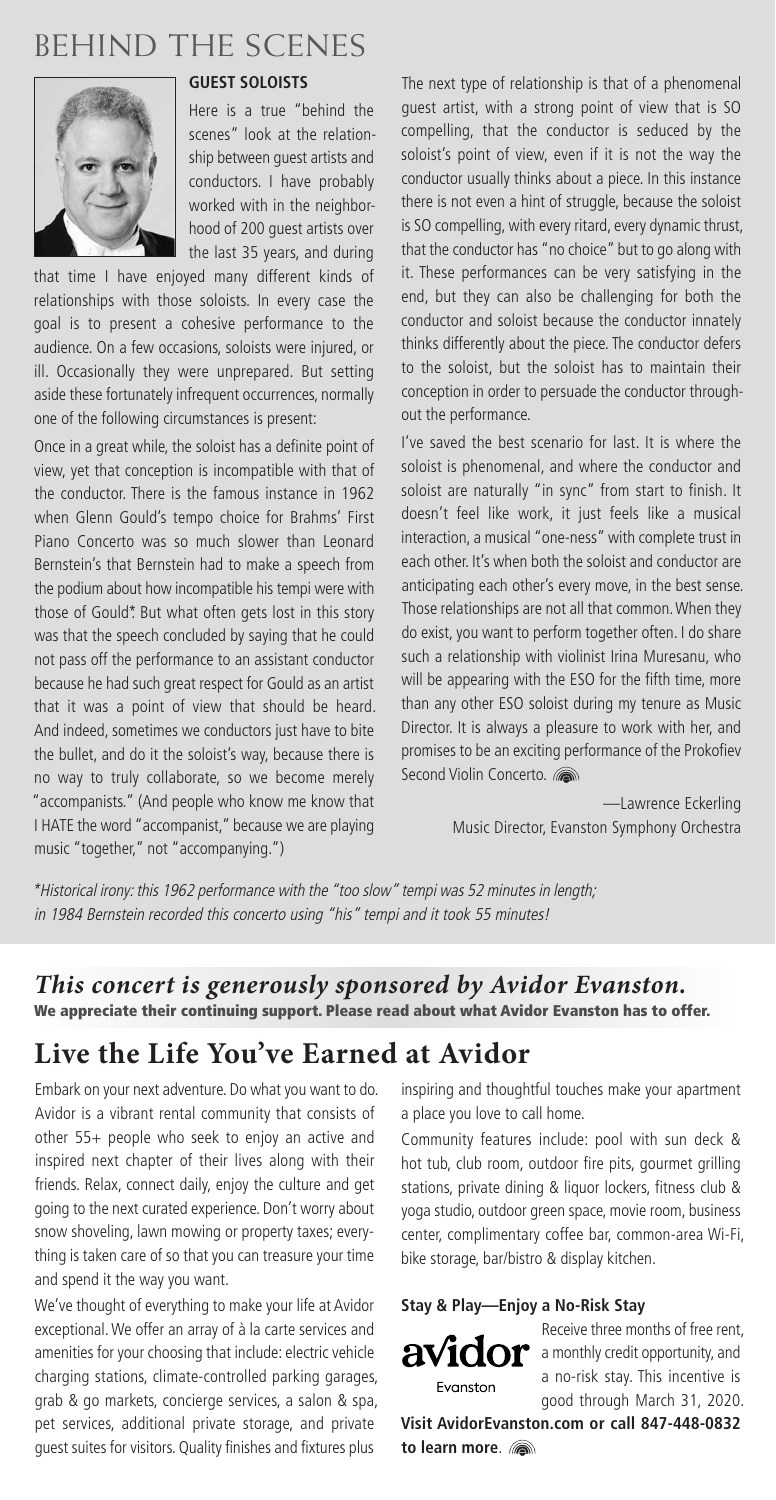### **Welcome back, Irina Muresanu!**



When she was a little girl in Romania, Irina Muresanu wanted to play the piano. Then her mother quite sensibly pointed out that you rarely see a piano in an orchestra, but there are many violins. Irina thus took up the violin at the ripe old age of six and a half, "old by

nowadays standards for becoming a serious violinist," she says. Irina had obvious talent and a year later auditioned for a place in a school for children gifted in music. She passed the exercises in pitch, rhythm, singing in tune, and all of the other tests designed to determine her musical ability, but failed the physical because she was "too small and skinny." Fortunately, her teacher intervened and Irina was able to prove to the school authorities that even a small, skinny girl could make great music.

At age 12, Irina and her classmates had to decide whether to continue in music. Half the students left the school, but Irina chose to stay and pursue her goal of becoming a professional musician. After college in Bucharest, Irina came to the University of Illinois in Urbana-Champaign for her master's degree and then earned her doctorate at the New England Conservatory.

Irina has been an active part of the Boston music scene for a number of years, first as a member of the faculties at the Boston Conservatory, then at Harvard and MIT. She is also a founding member of the Boston Trio, an ensemble about which The Boston Globe raved, "Whenever this trio plays, drop everything and go hear them!" Recent highlights include a performance at Carnegie's Weill Recital Hall, a tour of Florida featuring a performance at the Flagler Museum and a return to the Sanibel Music Festival, performances at UCLA, Maui Classical Music Festival, Rockport Chamber Music Festival, Cape Cod Chamber Music Festival, Virtuosi Concerts in Winnipeg, and performances of Beethoven's Triple Concerto with the Boston Philharmonic. Irina's current duo collaborations include "Rorem, Ravel and Ragtime" with Italian pianist Roberto Plano. It's an intriguing program highlighting the fascinating confluence of French and American music in the years after World War I, when France became "the" place to study abroad for young American composers, as well as an avid market for original American music. Irina also performs with pianist Inna Faliks (who, like Jeffrey Biegel in February and Irina for this concert, is an ESO return soloist this season.) Irina manages to maintain a full concert schedule and is also Associate Professor of Violin and Chamber Music at the University of Maryland. You can read more about her stellar career and numerous awards on her website at www.irinamuresanu.com and follow her on her Facebook page at irinamuresanuviolin.

Since she last performed with the ESO in 2017, Irina has "done a lot of playing" and has made several recordings. Her last major project, "Four Strings Around the World," was inspired by folk music, but with a twist. Irina didn't collect actual folk songs. Rather, she looked for works by composers who drew inspiration from folk music. "Four

Strings" features music of composers inspired by the folklore of Romania, Ireland, Persia, India, China, and Argentina as well as Gypsy, Native-American and Bluegrass music. In the latter category is The Cricket Dance, a piece by famous fiddler Mark O'Connor, who was an ESO guest soloist in 2009. The album also includes such renowned works as Paganini's Caprice No. 24 and Bach's Chaconne in D minor, plus new commissioned works by Indian composer Shirish Korde, whose piece is based on ragas, and Native American composer Jerod 'Impichchaachaaha' Tate of the Chickasaw Nation. The works demand various styles of playing (classical, fiddle, Arabic, Asian, tango).

Irina's concert career continues to take her to many parts of the world. She has performed in Oregon with the Boston Trio, California, Hawaii, and the Newport, Rockport and Green Mountain Music Festivals, to name a few, and "just about every community orchestra in the Boston area!" She has also given concerts in Washington, DC, Texas, New York, Pennsylvania, Massachusetts, Rhode Island, Maryland, and Illinois as well as in The Netherlands, Belgium, France, and the French Caribbean. Her most interesting concert arrangement was in Saint-Emilion (pop. 1,938), France, where she was paid in wine! One of her more memorable performances also happened in France, but payment was not in wine this time. Irina was set to play her "Four Strings Around the World" at a music festival in Sancerre (pop. 1,393). People lined up an hour before the performance was to start and at 7:00 pm, Irina began to play. She took a 20-minute break at about 9:00 pm, then played for another two hours. During that entire time, not a single person left the concert venue—such is the power of her music!

The Prokofiev Second Violin Concerto is one of the top three or four most popular in the violin repertoire; Irina describes it as a "war horse" and one of her favorites, adding that "Such great music never gets old—there's always something new to discover." As the first winner of the Allentown (PA) Symphony Orchestra's Schadt String Competition, Irina will return to perform the Prokofiev again with that orchestra in April.

In her spare time, Irina enjoys spending time with her husband and her son, Victor, a delightful ten-and-a-half-yearold who speaks both English and Romanian attends an international school. Victor is playing the piano because, as Irina says, "it's good for his brain." He is also playing the violin and "threatens to burn it, but is making progress in spite of himself. When he learns how to play, he can quit." In response to Victor's question as to how long that would take, Irina gave a very musical mother answer: "If you're lucky—20 years!"

As a child, Irina fell in love with music because of the way it tells a story by expressing emotions. As she grew, so did her understanding of music and her ability to express those emotions with her violin. Now this talented woman once thought "too small and skinny" to become a musician is among the best violinists of her generation, and we are delighted to welcome her back to our stage!

—Kelly Brest van Kempen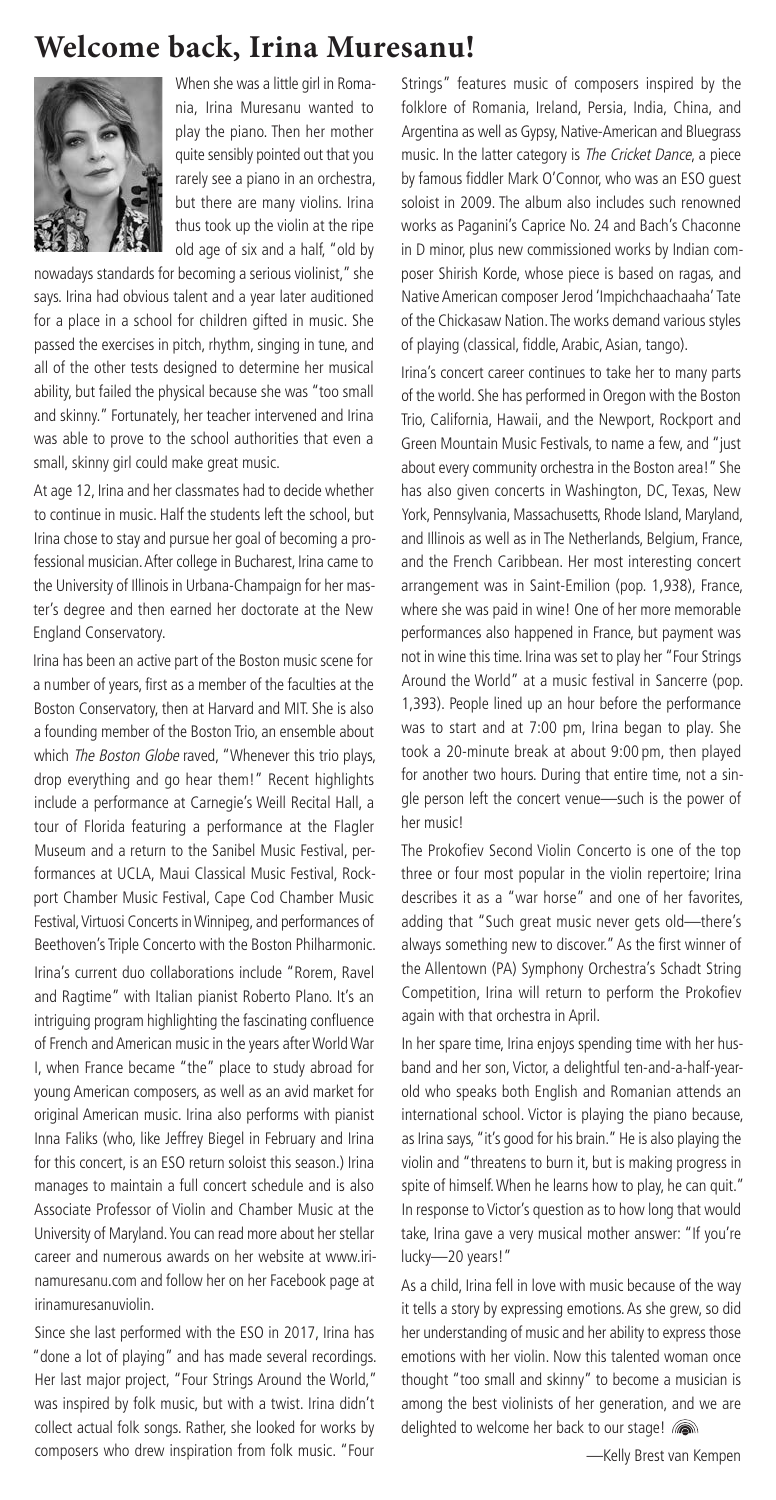

### **Introducing violins to preschoolers**

Evanston Symphony Orchestra is committed to bringing music to all in our community and that starts with the very young. For twelve years ESO has brought an excellent music education program called Music In Your World to low income preschoolers at Head Start and Pre-K. The students sing songs and learn musical language. This program also includes one week a year when members of the orchestra introduce the children to violins, to listen to them being played, and to play the violins themselves. ESO is grateful to Seman Violins for the loan of 1/4 and 1/8 sized violins for this special week and to Byline Bank for financial support of this program.





The ESO also brings Music In Your World classes to Evanston's Early Head Start program. Children in Early Head Start and also families in the home-visiting program come together three times a month to learn to sing songs and to handle musical instruments—little percussion instruments, shakers, drums and more. Parents love to sing with their children and singing together builds bonds as well as teaching language and pre literacy skills. ESO thanks Evanston Community Foundation, Kiwanis Club of Evanston, and the North End Mothers Club for their financial support of these classes in Early Head Start. (